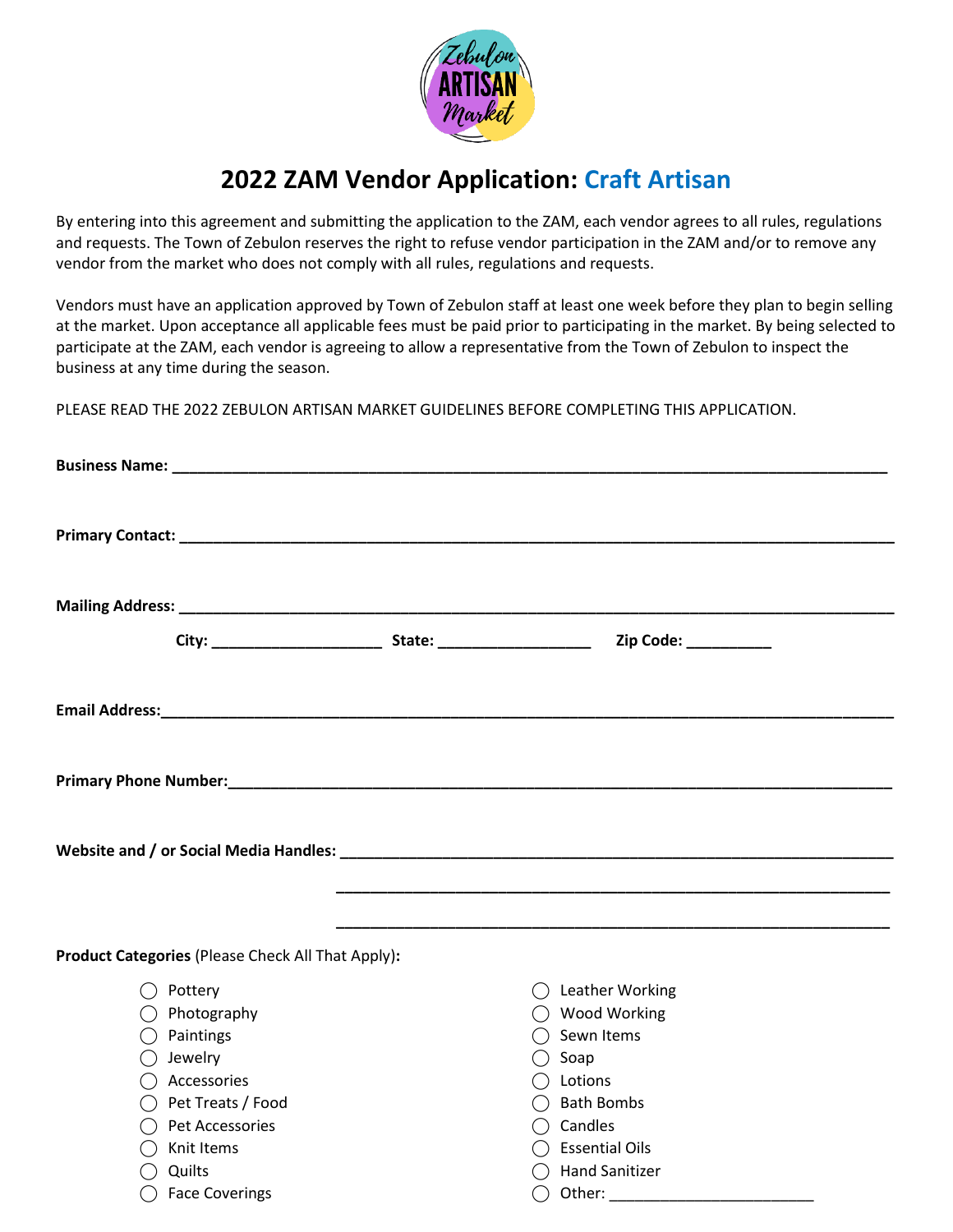| Anticipated Products (Please list products you will have available at the ZAM) |  |  |  |  |  |
|--------------------------------------------------------------------------------|--|--|--|--|--|
|--------------------------------------------------------------------------------|--|--|--|--|--|

| Payment Information (Please Check One of The Following):                                                                                                                                                                        |        |                                                                                                                                                                                                                                    |  |  |
|---------------------------------------------------------------------------------------------------------------------------------------------------------------------------------------------------------------------------------|--------|------------------------------------------------------------------------------------------------------------------------------------------------------------------------------------------------------------------------------------|--|--|
| ◯ Single Market Day Vendor: 1 Saturday, April 23 through June 25 - \$10.00<br>All Half Season Vendor: 5 Saturdays, April 23 through June 25 - \$40.00<br>Full Season Vendor: Every Saturday, April 23 through June 25 - \$80.00 |        |                                                                                                                                                                                                                                    |  |  |
| participate in these events at no additional cost.                                                                                                                                                                              |        | *Additional events may be added throughout the 2022 season. Those that register as Full Season Vendors may                                                                                                                         |  |  |
| additional fees. All fees must be paid before vending at the ZAM.)                                                                                                                                                              |        | Additional Fees and Payments (Both additional booth spaces are on a first come first serve basis. Should they be<br>available on the days you have requested the Market Manager will confirm the dates and send an invoice for the |  |  |
| Additional Booth Space Per Day - \$5.00                                                                                                                                                                                         |        | Number of Days Needed: _________                                                                                                                                                                                                   |  |  |
|                                                                                                                                                                                                                                 |        | Regular Season Attendance (Please Check Adjacent to The Saturdays That You Expect to Be in Attendance):                                                                                                                            |  |  |
| April 23                                                                                                                                                                                                                        | May 7  | June 4                                                                                                                                                                                                                             |  |  |
| April 30                                                                                                                                                                                                                        | May 14 | June 11                                                                                                                                                                                                                            |  |  |
|                                                                                                                                                                                                                                 | May 21 | June 18                                                                                                                                                                                                                            |  |  |
|                                                                                                                                                                                                                                 | May 28 | June 25                                                                                                                                                                                                                            |  |  |
| market manager a copy of their NC Department of Revenue "Certificate of Registration".                                                                                                                                          |        | Vendors who sell items other than unprocessed agricultural products they themselves produce must provide the                                                                                                                       |  |  |
| NCDOR (https://www.ncdor.gov/).                                                                                                                                                                                                 |        | For more detailed information about tax compliance including a link to a website where you can register with the                                                                                                                   |  |  |

**\_\_\_\_\_\_\_\_\_\_\_\_\_\_\_\_\_\_\_\_\_\_\_\_\_\_\_\_\_\_\_\_\_\_\_\_\_\_\_\_\_\_\_\_\_\_\_\_\_\_\_\_\_\_\_\_\_\_\_\_\_\_\_\_\_\_\_\_\_\_\_\_\_\_\_\_\_\_\_\_\_\_\_\_\_\_\_\_\_\_\_\_\_\_\_\_\_\_ \_\_\_\_\_\_\_\_\_\_\_\_\_\_\_\_\_\_\_\_\_\_\_\_\_\_\_\_\_\_\_\_\_\_\_\_\_\_\_\_\_\_\_\_\_\_\_\_\_\_\_\_\_\_\_\_\_\_\_\_\_\_\_\_\_\_\_\_\_\_\_\_\_\_\_\_\_\_\_\_\_\_\_\_\_\_\_\_\_\_\_\_\_\_\_\_\_\_ \_\_\_\_\_\_\_\_\_\_\_\_\_\_\_\_\_\_\_\_\_\_\_\_\_\_\_\_\_\_\_\_\_\_\_\_\_\_\_\_\_\_\_\_\_\_\_\_\_\_\_\_\_\_\_\_\_\_\_\_\_\_\_\_\_\_\_\_\_\_\_\_\_\_\_\_\_\_\_\_\_\_\_\_\_\_\_\_\_\_\_\_\_\_\_\_\_\_ \_\_\_\_\_\_\_\_\_\_\_\_\_\_\_\_\_\_\_\_\_\_\_\_\_\_\_\_\_\_\_\_\_\_\_\_\_\_\_\_\_\_\_\_\_\_\_\_\_\_\_\_\_\_\_\_\_\_\_\_\_\_\_\_\_\_\_\_\_\_\_\_\_\_\_\_\_\_\_\_\_\_\_\_\_\_\_\_\_\_\_\_\_\_\_\_\_\_**

**\_\_\_\_\_\_\_\_\_\_\_\_\_\_\_\_\_\_\_\_\_\_\_\_\_\_\_\_\_\_\_\_\_\_\_\_\_\_\_\_\_\_\_\_\_\_\_\_\_\_\_\_\_\_\_\_\_\_\_\_\_\_\_\_\_\_\_\_\_\_\_\_\_\_\_\_\_\_\_\_\_\_\_\_\_\_\_\_\_\_\_\_\_\_\_\_\_\_**

**Please Enter Your Sales Tax Certification Number: \_\_\_\_\_\_\_\_\_\_\_\_\_\_\_\_\_\_\_\_\_\_\_\_\_\_\_\_\_\_\_\_\_\_\_\_\_\_\_\_\_\_\_\_\_\_\_\_\_\_\_\_\_**

**Additional Notes For The Market Manager:**